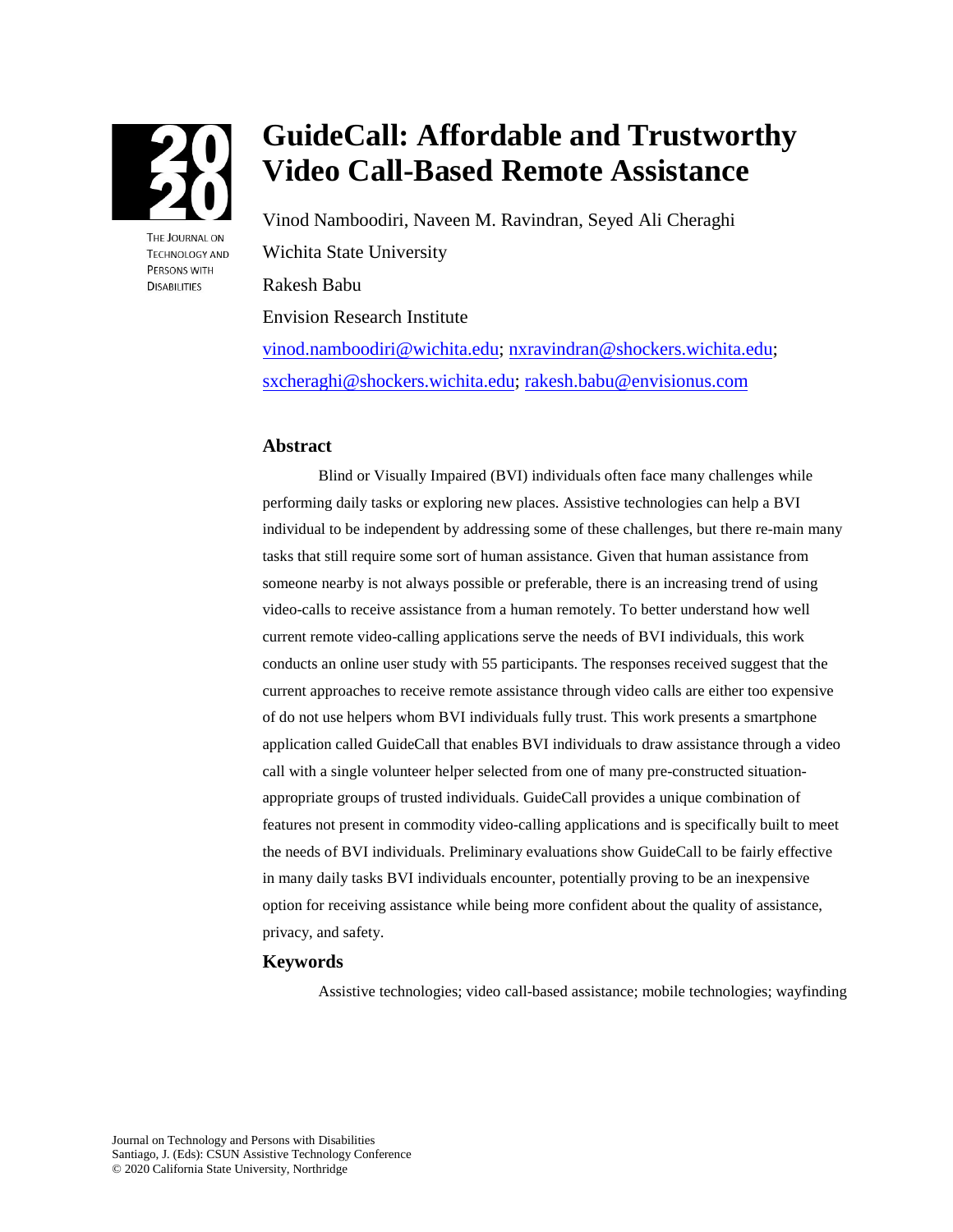## **Introduction**

Visual perception plays a central role in completing many tasks of our daily routine, such as indoor and outdoor wayfinding, locating items of interest at a store or office, comprehending visual signs and printed text, and getting a general sense of the current state of the surroundings. These tasks can pose great challenges for blind or visually impaired (BVI) individuals resulting in a need to spend significant amount of additional time and effort (compared to sighted users) to complete these tasks (if they can be completed at all), potentially taking on undue physical risks in some cases.

There has, thus, been prior research to overcome these challenges. For example, there has been a lot of work in the area of indoor and outdoor wayfinding through the use of globalpositioning systems (GPS), computer vision and artificial intelligence (AI), and wireless technologies to provide location and associated contextual information for BVI users (for example, (Ahmetovic et al.; Cheraghi et al.; Manduchi and Coughlan; "CamFind"; "TapTapSee"; "KNFB Reader"; "BeSpecular"; "SeeingAI")). Even with these emerging advancements, there will continue to be many instances when the limitations of these solutions (such as lack of infrastructure or conditions unsuitable for the technology to work) will result in a BVI user not fully being confident in relying on them. In such cases, it always helps to be able to rely on another human's assistance to bridge the gap and provide the necessary assistance. Unfortunately, there are many situations where a BVI person may be alone with no one present in spatial proximity to provide assistance upon request.

There has thus been a growing trend of BVI individuals resorting to remote assistance from others by transmitting real-time images or videos (Bigham et al.; "Aira"; "Be My Eyes"). The remote sighted assistant or "helper" comprehends the received images visually and passes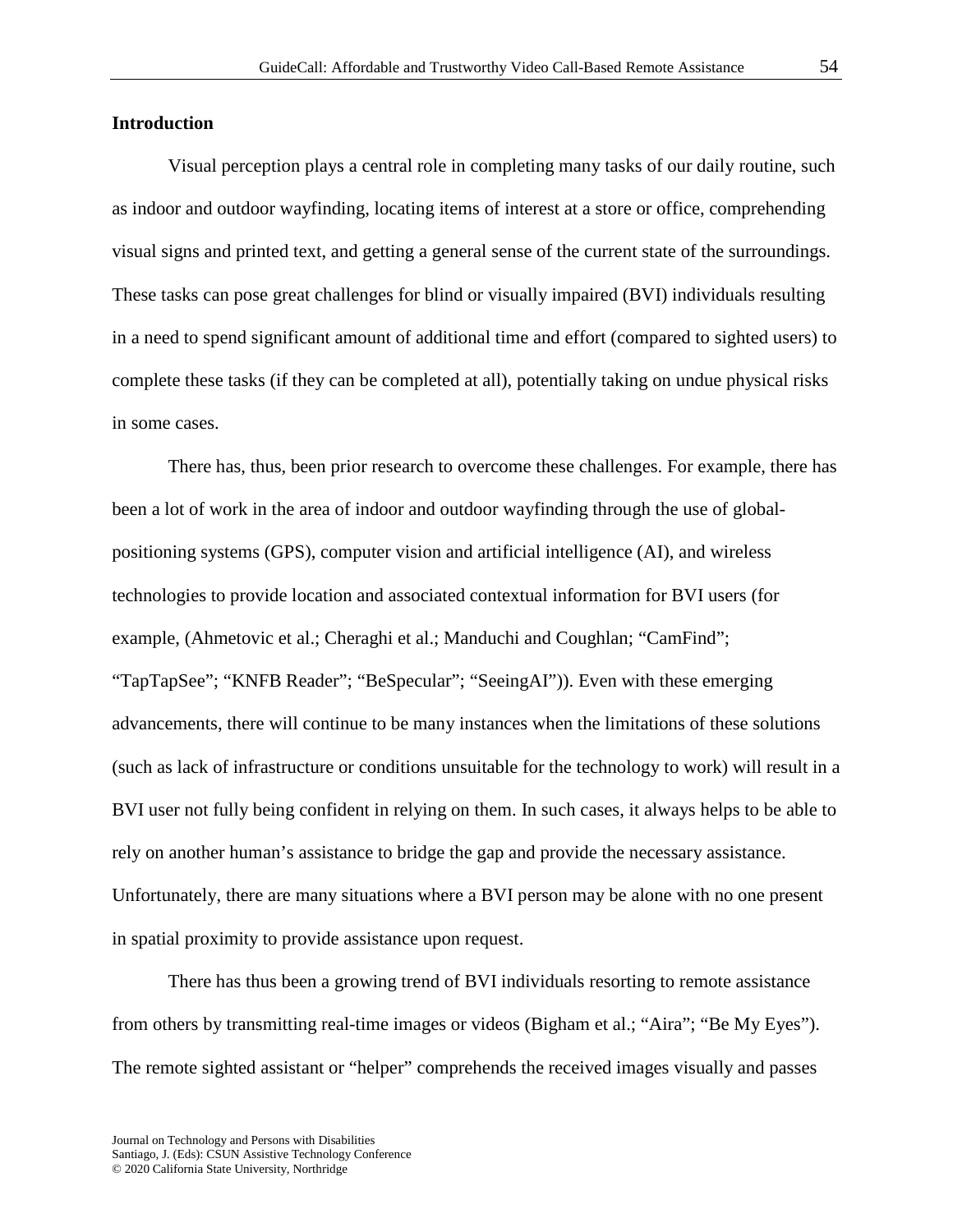along any information gleaned to the BVI user, thereby "filling in" any of the latter's information gaps towards completion of the task. These systems, unfortunately, are either expensive to use due to high labor costs of the helpers (in the case of Aira ("Aira")), or untrustworthy due to the use of unknown and typically untrained volunteers (Branham et al.) (in the case of BeMyEyes and VizWiz). Additionally, contacting outside help may be restricted in situations that involve the workplace. Personal video calls through applications like FaceTime are common, serving as an inexpensive, trustworthy option utilizing known helpers. Finding someone to help in a hurry may not be easy with such commodity applications intended primarily to connect with a single person at a time, and they were never designed to serve BVI user needs.

This paper presents the GuideCall remote video-based assistance system that allows a BVI user to seek and get assistance from a trusted set of known individuals through a free smartphone-based application. GuideCall allows the user to populate and create trusted groups for specific life scenarios (such as work, personal) and reach out simultaneously to all members of a group when assistance is needed. The first person to accept the call takes on the assistant's role with all others notified that assistance is no longer needed. Beyond a simple video call interface that is designed to be BVI-friendly, GuideCall provides tools for a remote assistant to (i) control the BVI user's smartphone to better assist them, and (ii) see real-time location information in embedded maps as a user moves around utilizing GPS or other indoor positioning information available. Such a unique combination of features are designed to make GuideCall more effective in helping complete daily tasks when assistance is needed.

The major contributions of this paper can be enumerated as the following:

1. A user study of 55 BVI individuals posing questions about habits and preferences of using remote video-based assistance and ascertaining who they trust in various life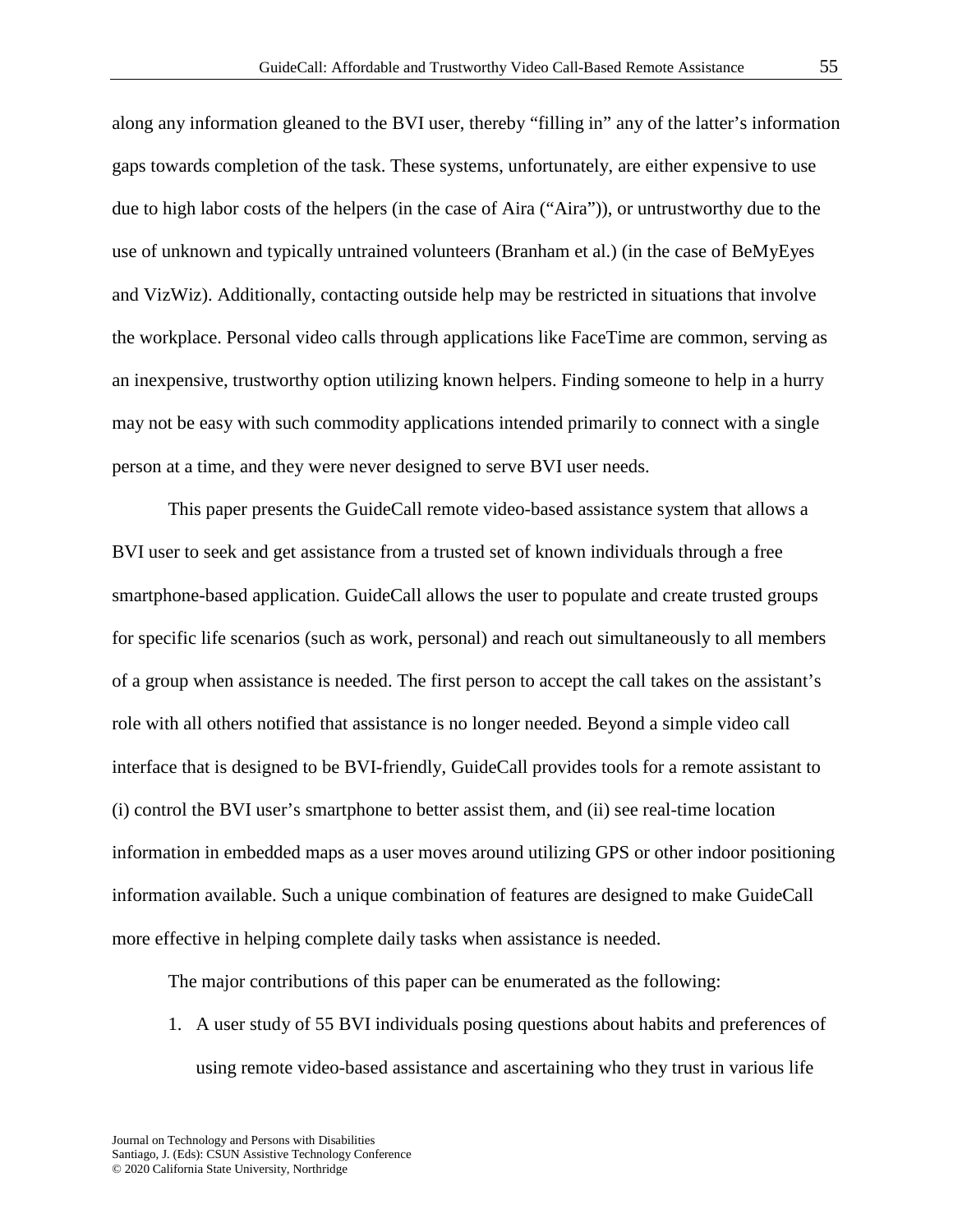and work situations, helping establish appropriate motivations towards designing GuideCall.

2. A detailed description of the design and implementation of the proposed GuideCall app and its unique features such as customized group-calling, indoor wayfinding capabilities, and tools for helpers.

# **Discussion**

Although FaceTime, Skype, Aira, BeMyEyes and other similar video-calling applications have been around for a while and known to be used by BVI individuals, little is known about how often such applications are used and in what situations they are used. In order to better understand the role these apps play, their benefits, and their limitations, an online survey was created to gather responses from BVI individuals.

#### *Method*

An online survey was created using Google Forms and distributed via email after gathering appropriate IRB approvals. Emails were sent to all known prior participants (about 25) we had engaged with over the past 2-3 years for other studies. In addition, the survey was distributed to a mailing list associated with the American Council of the Blind (ACB). No compensation was offered for participating in the study, and the survey took between 10-15 minutes to complete. Participants were required to be blind or low vision to be eligible and at least 18 years of age. All responses were collected anonymously without any identifying information.

The survey had two main parts. The first one was mainly collecting demographic information such as age, gender, vision category (blind, low vision, neither), and comfort with using smartphone apps. The second part asked questions about the situations in remote video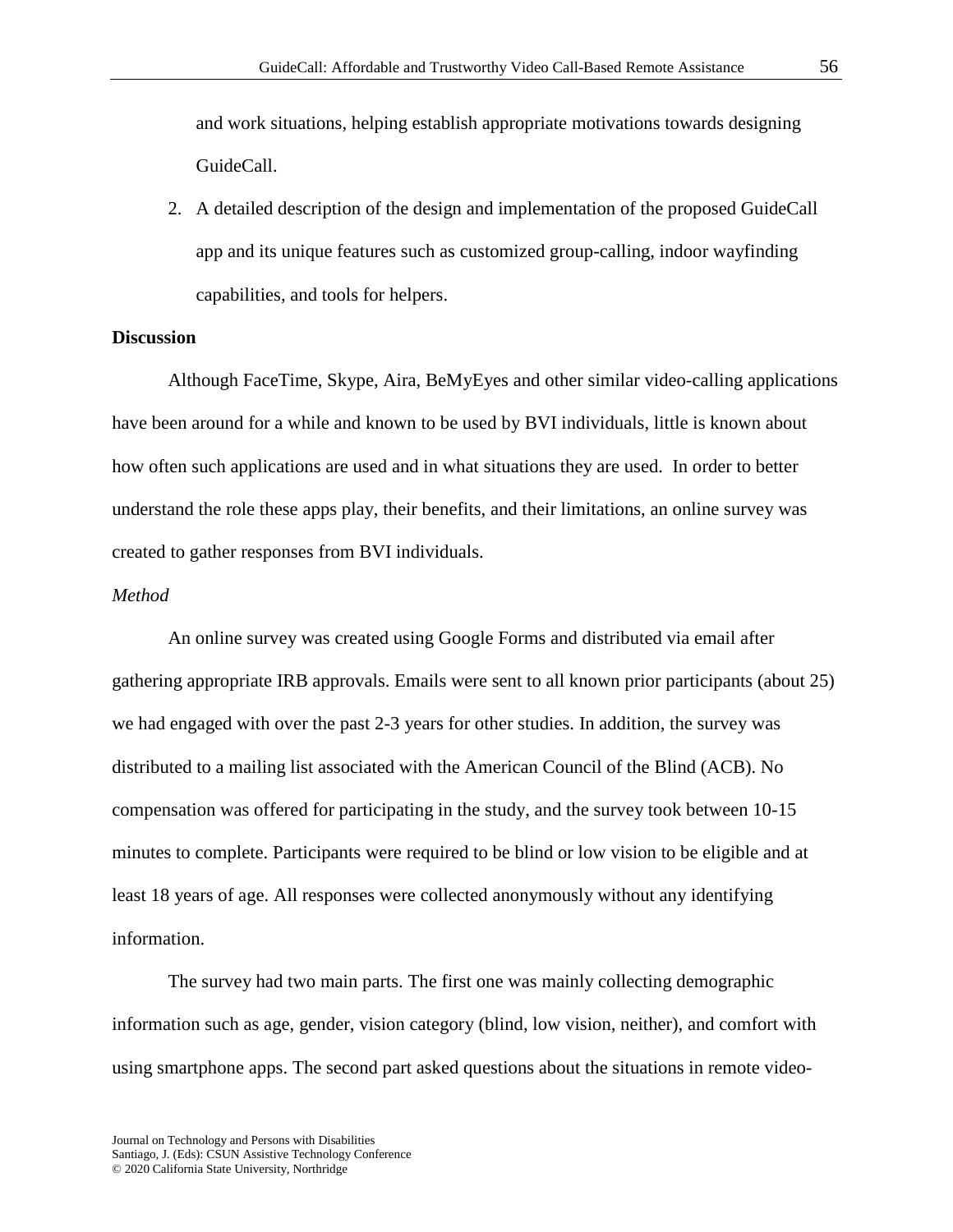based assistance was typically sought, how often, and who was considered the most trusted to offer such assistance in each situation. Participants were also asked what apps they commonly use for remote video-based assistance.

## *Results*

A total of 55 responses were received. Participant age fell mainly (and almost evenly spread) in the 29-69 age group, with only 15% total for the ranges 18-29 and beyond 70. Almost all participants identified as being regular users of smartphones and various apps. Participant responses to the specific questions about using remote video-based calling are summarized in Figure 1-5. Figure 1 shows that remote video-based calling is used very frequently, with 60% using it at least once a week, supports the premise of the paper that this is an important area to add new options for users to consider, including low-cost ones.



Fig. 1. How often do you request remote, video-based assistance?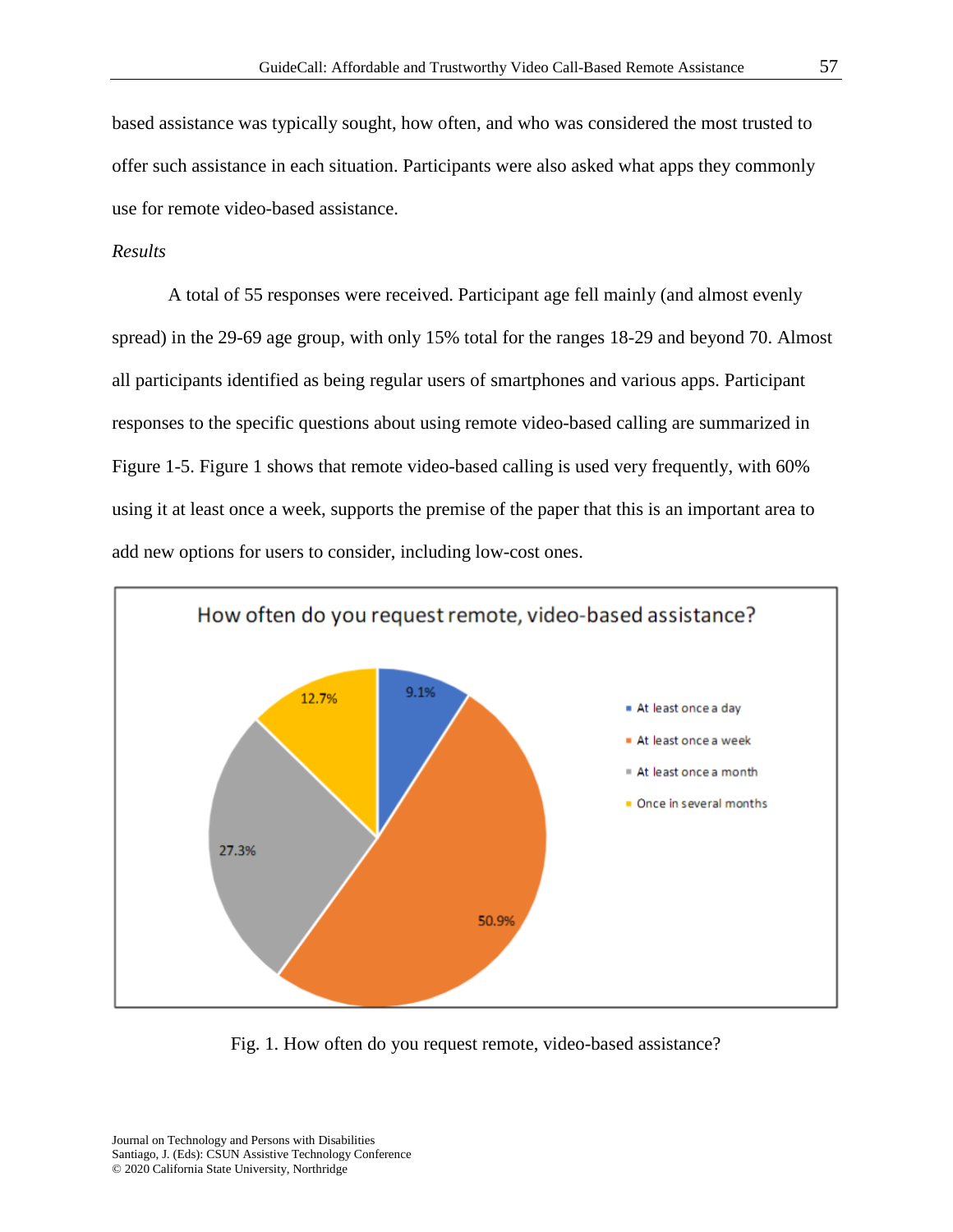

#### Fig. 2. Where have you requested remote video-based assistance from someone in the past?

For the question of what situations remote video-based assistance has been sought in the past, respondents identified (Figure 2) home as the scenario where they have used help the most (96%), followed by outside work or home (72%), with work being the situation where they sought least help (41%). Part of this result is explained by the fact that some of the respondents indicated through comments that they are retired or not employed at the moment.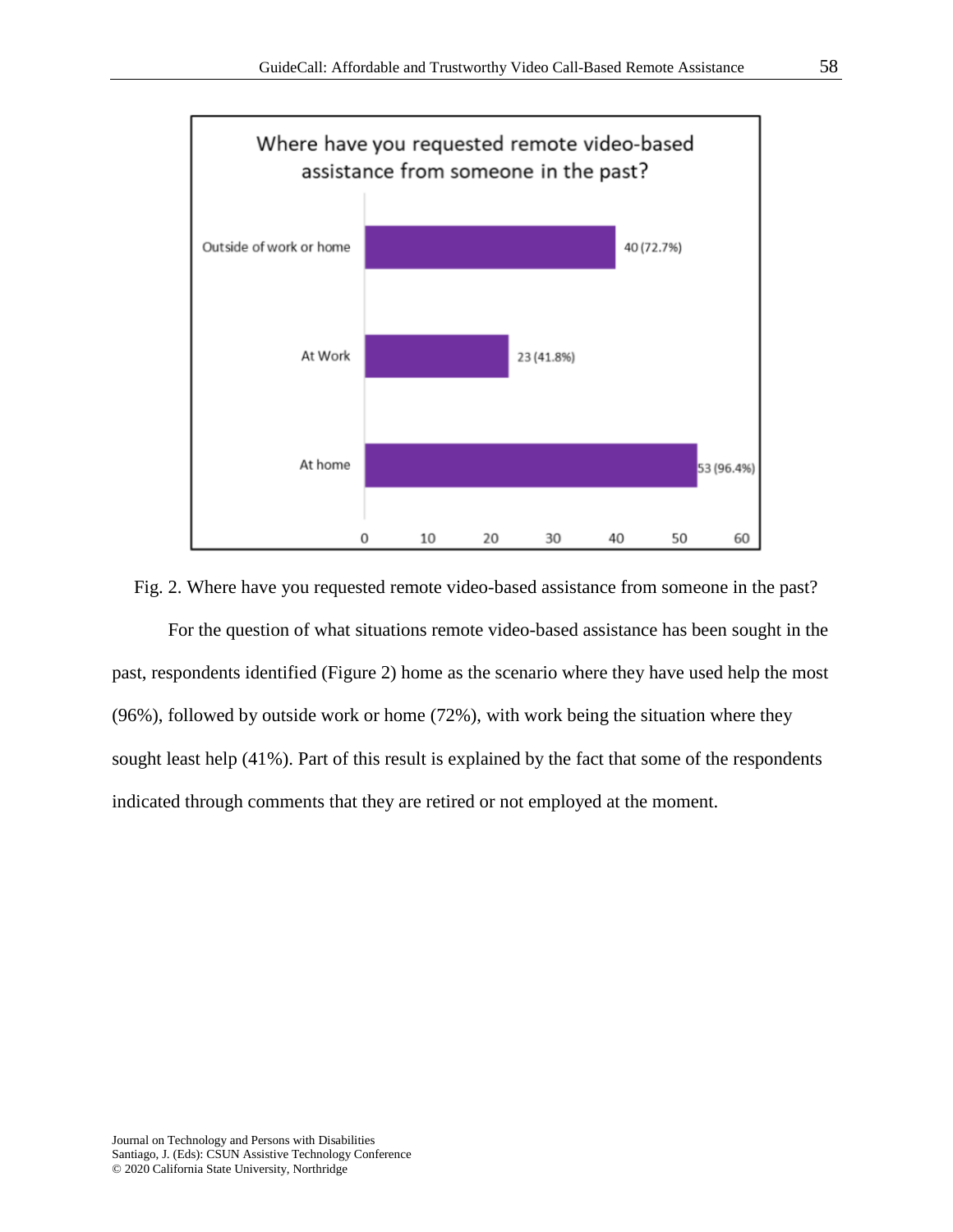

Fig. 3. Who do you trust as a remote, video-based sighted assistant for situations arising at home?

For the question of who BVI users trusted to provide remote video-based assistance at home, respondents identified (Figure 3) friends (78%) and then family members (74%) as the most trusted with strangers (56%) to a lesser extent followed by colleagues (24%) as the least trusted. User comments indicated that when sensitive information, documents, selection of something for the home, etc. are involved, they trusted a stranger less. On the other hand strangers were preferred when it was perceived that a friend or family member is not needed, putting less burden on the latter set. Colleagues naturally are not thought of for help at home, unless a close friendship exists with someone.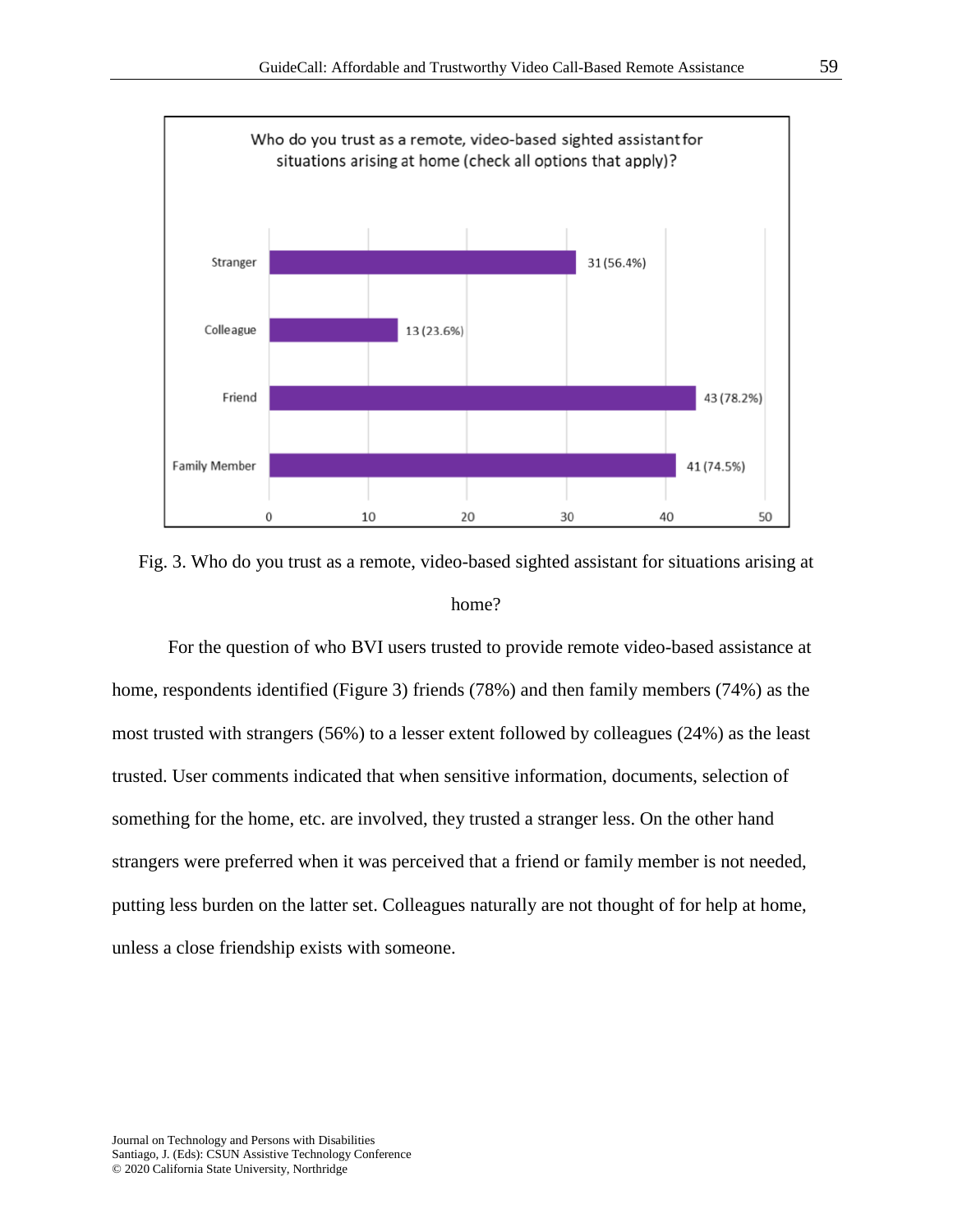

Fig. 4. Who do you trust as a remote, video-based sighted assistant for situations arising at work?

For the question of who BVI users trusted to provide remote video-based assistance at work, respondents identified (Figure 4) colleagues as the most trusted (76%) followed by friends (47%), with strangers (41%) and family members (32%) to a lesser extent. User comments indicated that wariness of revealing sensitive information to people outside made colleagues the most trusted choice. Friends were thought of as an in-between trusted partner if colleagues were not available. Complete strangers and family members were not thought of as good choices in work situations with documents or computer tasks.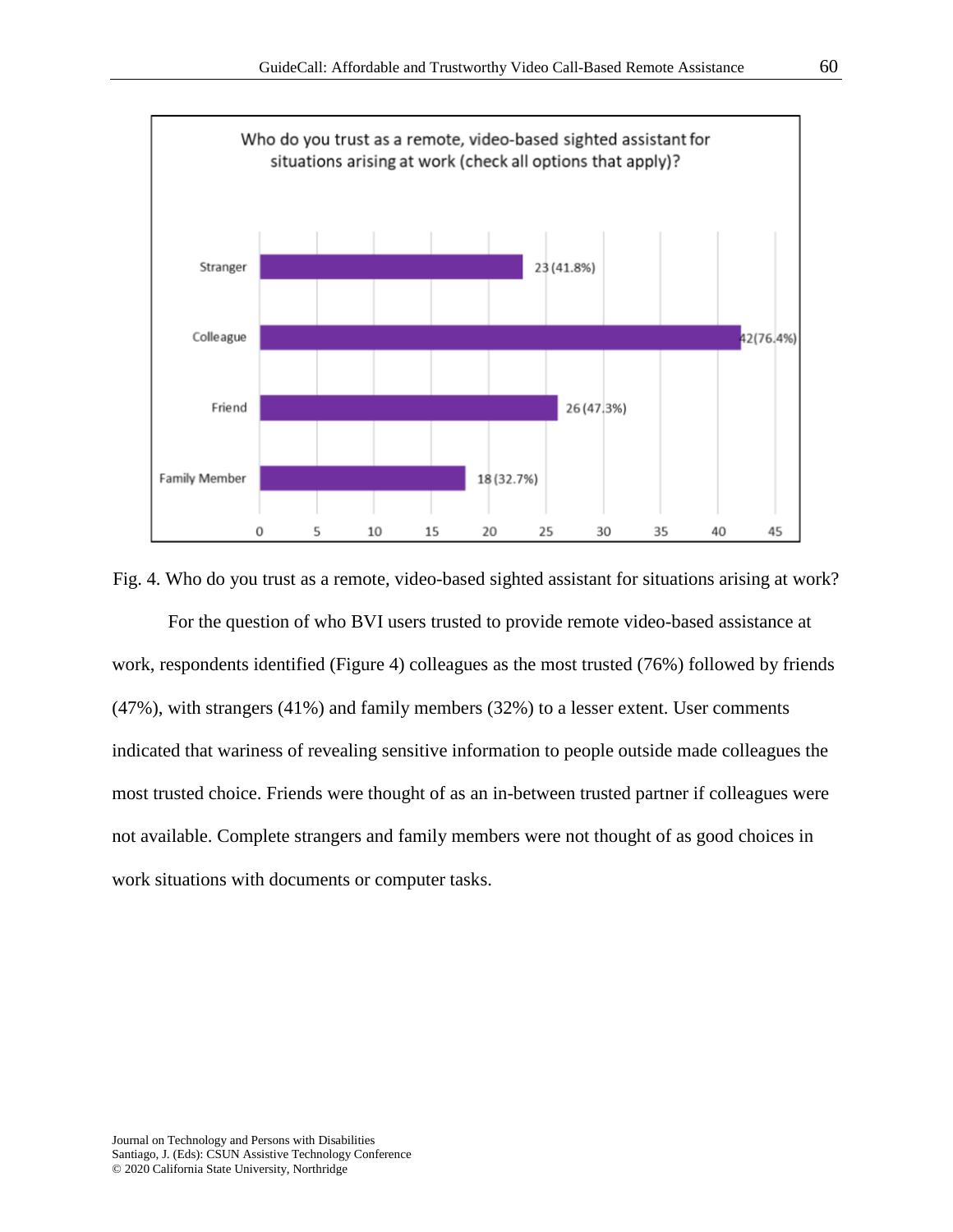

Fig. 5. Who do you trust as a remote, video-based sighted assistant for situations arising outside of home or work?

For the question of who BVI users trusted to provide remote video-based assistance outside of work and home, respondents identified (Figure 5) friends (82%) closely followed by strangers (73%) and then family members (63%) followed by colleagues (26%) as the least trusted. User comments indicated that when sensitive information is not involved, friends were most trusted, and usage of strangers were fine too if safety and/or privacy was not important. Colleagues were again not thought of as ideal helpers for this situation.

Analysis of the survey data collected from BVI respondents revealed some useful insights regarding their preferences for remote, video-based sighted assistance. Firstly, it is true that strangers can prove to be ideal helpers in some situations, and can even be more preferable in reducing burden on friends and family. However, this was not a very strong or overwhelming feeling within the community and when costs (for example that of Aira) are factored in, friends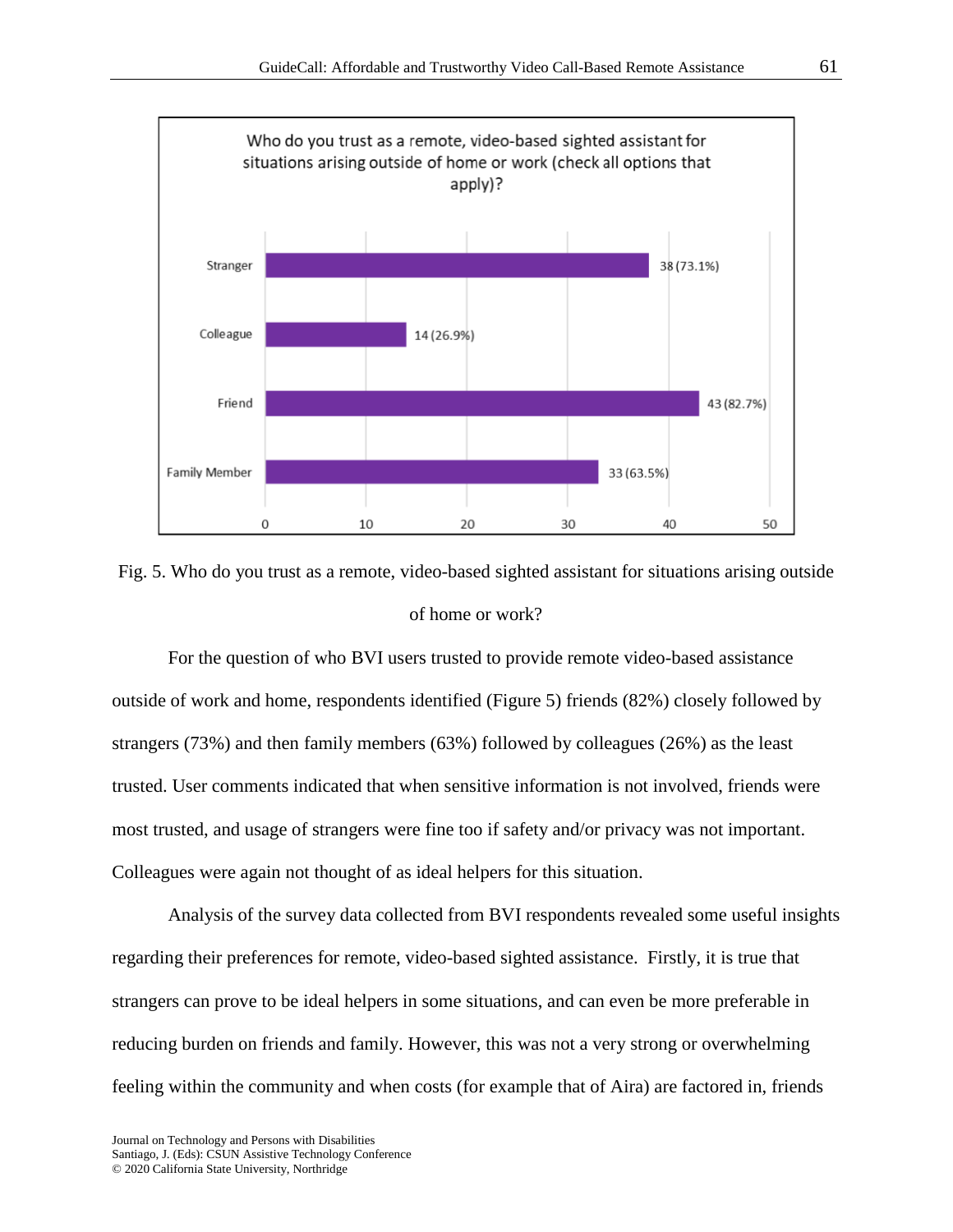and family can be equally if not more appealing as helpers. When asked what apps they mostly use, they mentioned Aira and BeMyEyes, with FaceTime, SeeingAI, BeSpecular, and Skype to a much lesser extent. The descriptive responses suggested that BeMyEyes has issues of trust, while Aira is more trustworthy, but not in all settings. Aira's costs were considered very high making users want an in-between option. In summary, the study identifies a need for an affordable and trustworthy remote video-calling application with features that are comparable or exceed that of existing options.

| <b>Options</b>                        | <b>Video Calling</b><br>(e.g. FaceTime) | <b>BeMyEyes</b> | Aira | <b>GuideCall</b> |
|---------------------------------------|-----------------------------------------|-----------------|------|------------------|
| <b>Direct Calls</b>                   | X                                       | X               | X    | X                |
| Group Calls                           | X                                       | X               | X    | X                |
| <b>Outdoor location tracking</b>      |                                         | X               | X    | X                |
| Indoor location tracking              |                                         |                 | X    | X                |
| Remote control of user<br>smartphone  |                                         | X               | X    | X                |
| Fast assistance response              |                                         | X               | X    | X                |
| <b>Trusted helpers</b>                | X                                       |                 | X    | X                |
| $O & M$ trained helpers               |                                         |                 | X    |                  |
| Inexpensive                           | X                                       | X               |      | X                |
| Sensitive information<br>preservation |                                         |                 |      | X                |

Table 1: GuideCall comparison with other existing options

Table 1 provides a comparison of the features of the current remote smartphone videocalling applications available to BVI individuals and how the proposed GuideCall system fits in. It can be seen that GuideCall provides all the features that Aira provides except that of assistance from orientation and mobility  $(O & M)$  trained professionals. Instead, it relies on groups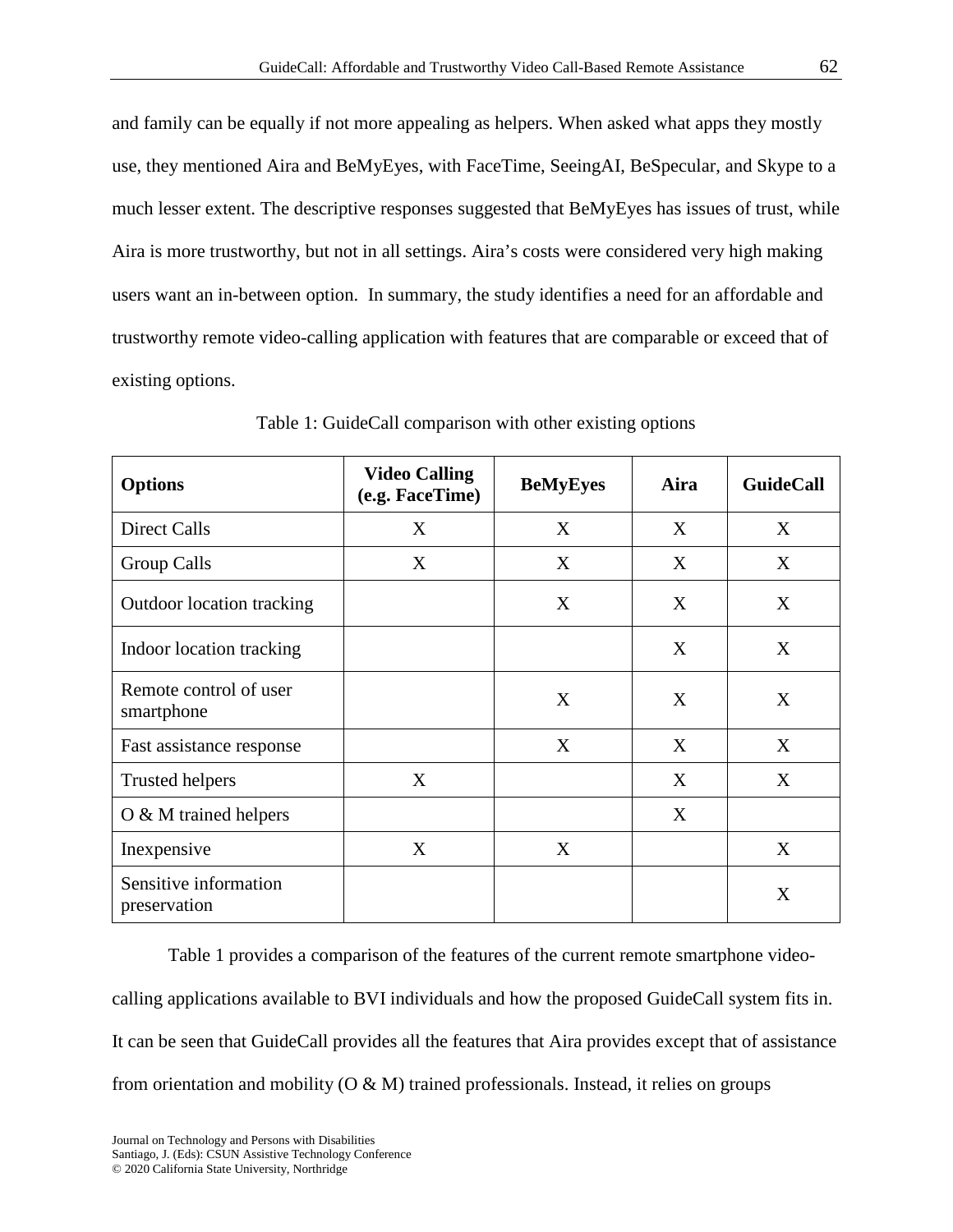consisting of trusted friends, family, or colleagues only. This, however, allows GuideCall to be affordable and also meet corporate guidelines by utilizing colleague work groups in work situations. GuideCall stands out from other free applications such as BeMyEyes by having the capability to integrate real-time indoor positioning technologies in addition to getting assistance from trusted individuals.

#### *GuideCall System*

As seen in Table 1, the GuideCall system is designed to balance safety, privacy, convenience, functionality, and cost. Designed as a single smartphone application, GuideCall operates in two modes: BVI User and Helper. The overview of the system architecture is shown in Fig 6. The current prototype's application interface is shown in Fig. 7.



Fig. 6. GuideCall System Concept.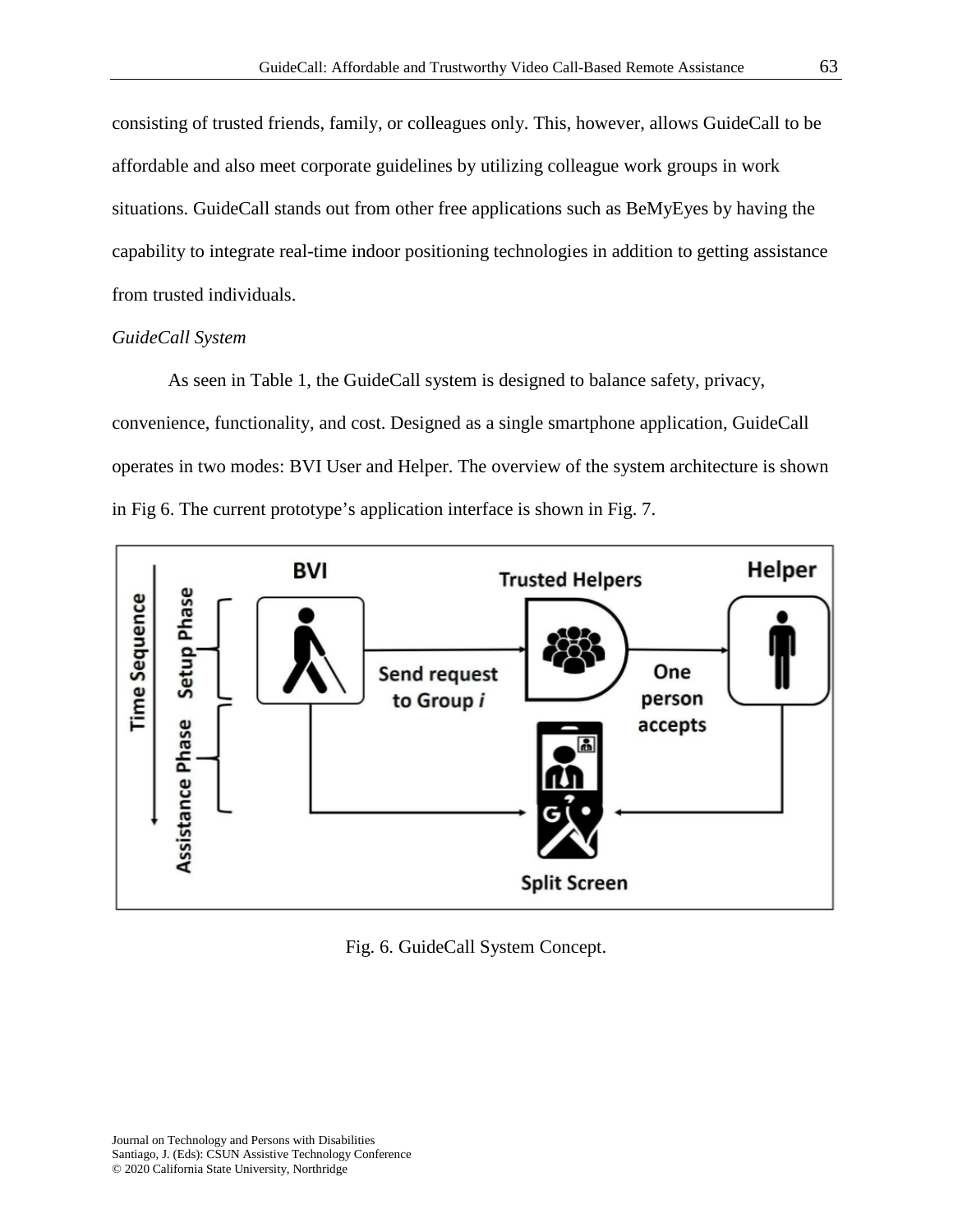

Fig. 7. GuideCall App Interface – Helper Side.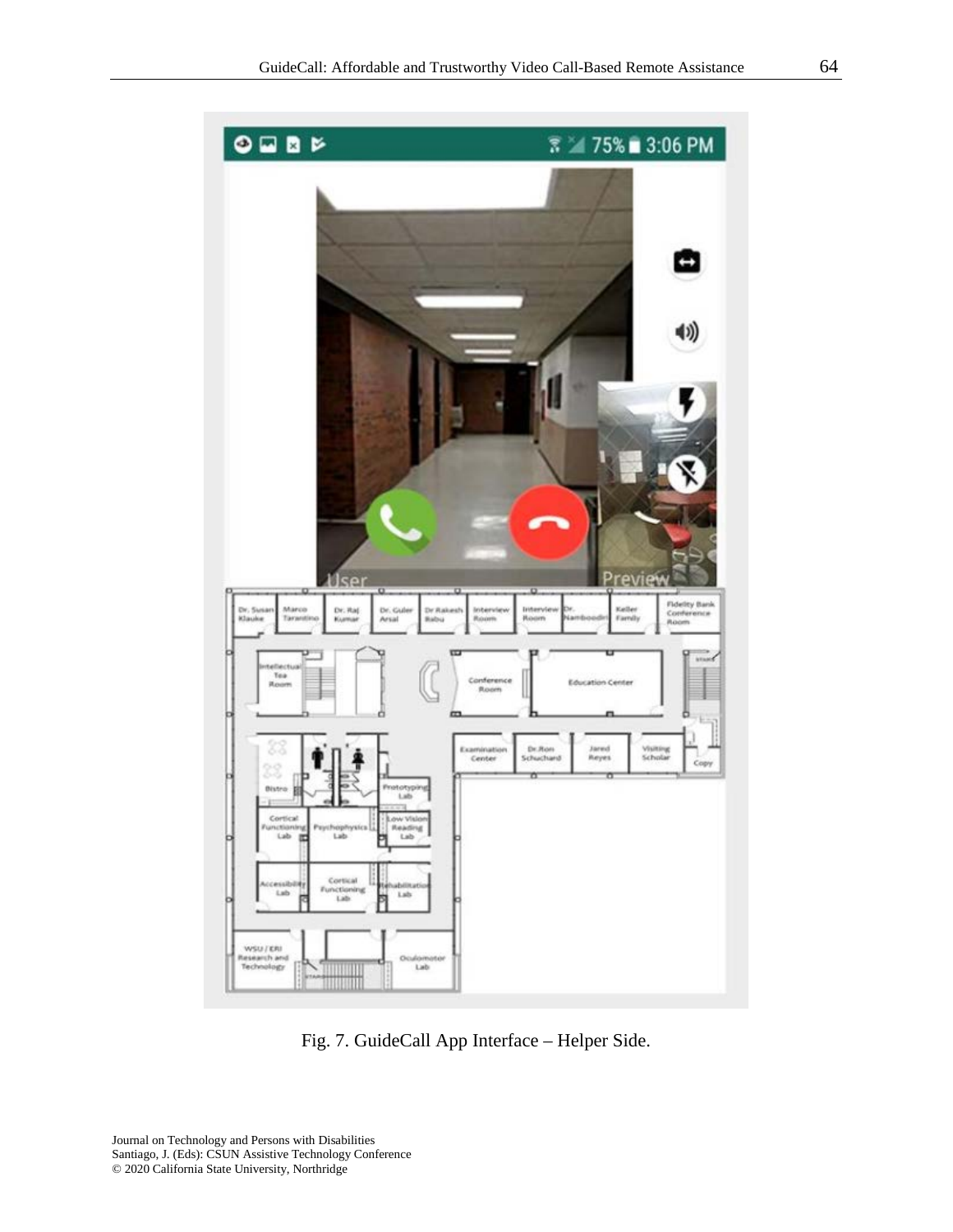Whenever the BVI user needs assistance, the following steps will be followed through the application:

**Step 1**: The BVI user opens GuideCall app; if already signed in, the BVI mode screen activity will be displayed.

**Step 2**: Utilizing native accessibility features on the smartphone OS, (Google Talkback) the buttons and images inside the activity will be read to the user.

**Step 3**: To receive assistance, the BVI user selects a Help button. This triggers a message "Help" Required" to be sent to a group chat application that contains all group users from the selected group i  $(i = 1 \cdots n)$  who are potential helpers as notifications to their smartphone.

**Step 4**: One of the trusted helpers (who elects to provide assistance) will select the received message and click a Call option that becomes available. This will result in video call to be connected between this user and the BVI user and a notification to be sent to all other users in the chat that a helper is connected successfully with the BVI user. This will assure other potential helpers that someone has accepted to be a helper for providing assistance.

**Step 5**: When the call is connected, a video stream of the BVI user will be shared with the helper so that they can be the "eyes" of the BVI user in assisting with visual perception. To assist effectively, a helper user can access features of the BVI user's phone such as cameras (front and back), flashlight, and microphone (to switch the speaker on if necessary). The video call can be viewed in full screen by double tapping on the frame and allows pinching by the helper to zoom in and out. Along with the video call, Google Maps is integrated into the application to assist BVI users in outdoor environments. This allows the helper to study both the default view and the satellite view and understand the BVI user's location and orientation and guide them towards the destination. Incorporation of indoor maps is a unique feature for GuideCall. In locations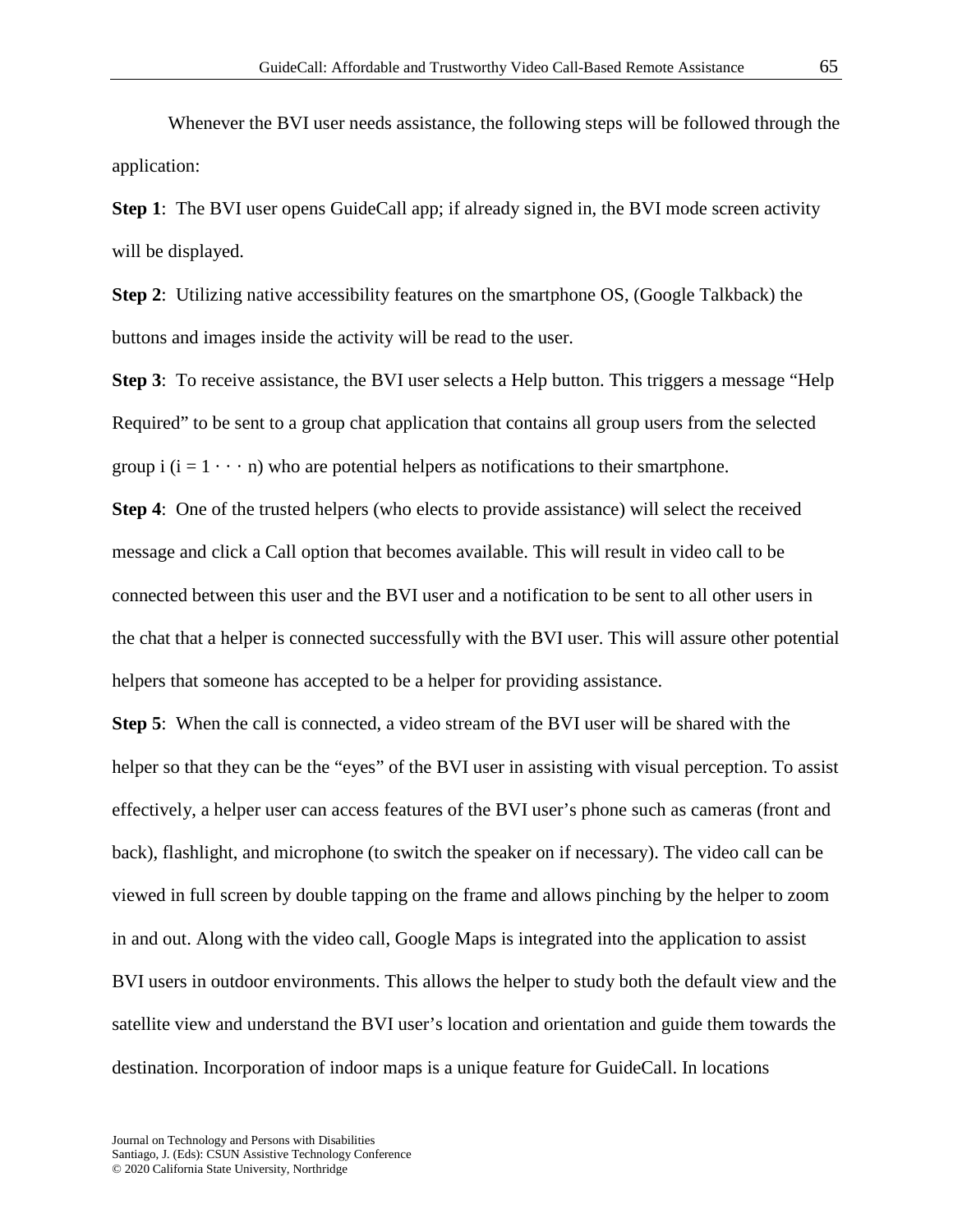provisioned with an accessible indoor wayfinding system such as GuideBeacon (Cheraghi et al.), real-time location updates of the user walking can be shown on an image of the floorplan. This feature allows a helper to continuously learn about the context surrounding the BVI user and incorporate that in their instructions.

**Step 6**: Once a BVI user has got the assistance they need from a helper, they can end the call by clicking a Done button. This button will send a message of "Thanks for helping me" to the group chat and enables others to understand that the BVI user was successfully assisted.

#### *GuideCall Implementation Details*

Different services were used to implement the application and provide back-end support. The cloud communication service Quickblox that supports video calling, instant messaging, and push notifications was used to provide back-end support to GuideCall implemented as an Android app. While Quickblox was used to store user account information and group chats, Apache Maven, an automation tool that is used to build Java applications was used to create repositories. Vidyo, a software-based visual collaboration technology provider, was used to integrate video calling features in GuideCall. As the video call requires scarce mobile CPU, data, and memory, codecs designed deliberately for smart phone devices were used. Google Firebase was used to provide store all information about a BVI user's location updates. Helpers can use this information to track the BVI user's location on Google Maps (with adequate permissions set), even if they are not actively assisting through a video call. This may provide an additional layer of safety on the background for a BVI user. Indoor maps and BLE beacon-based localization was used to track user locations indoors as they moved, with the potential to add other indoor mapping and tracking applications as they become available.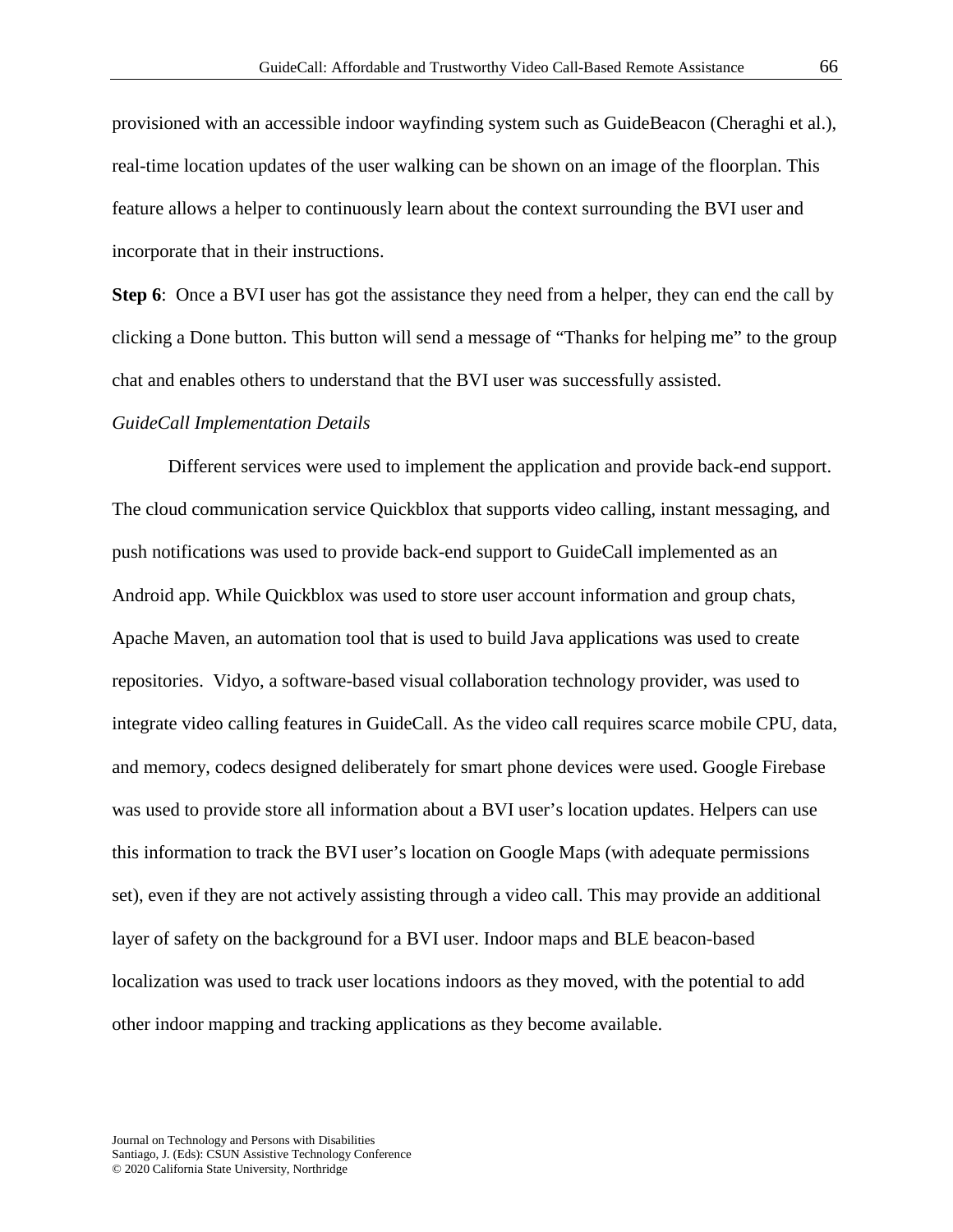## **Conclusions**

This paper presented the GuideCall remote video-based assistance system that allows a BVI user to seek and get assistance from a trusted set of known individuals through a free smartphone-based application. GuideCall allows the user to populate and create trusted groups for specific life scenarios (such as work, personal) and reach out simultaneously to all members of a group when assistance is needed. Motivations for GuideCall were derived from a user study of BVI individuals posing questions about habits and preferences of using remote video-based assistance and ascertaining who they trust in various life and work situations. This paper provided details about the design and implementation of the proposed GuideCall app and its unique features such as customized group-calling, indoor wayfinding capabilities, and tools for helpers.

GuideCall is still very much a preliminary prototype. Future work with GuideCall will include extensive evaluations of GuideCall under various test scenarios, developing an iOS version and integrating additional indoor wayfinding mechanisms as they become available. Releasing the app to be used more widely by the BVI population will allow gathering longitudinal data over many months of use with various helpers for different tasks, some beyond what this paper tested for. It is expected that as helpers get used to providing assistance (many of whom already do with FaceTime, Skype etc. in one-on-one sessions), they will better understand how they can better assist with the needs of BVI individuals remotely.